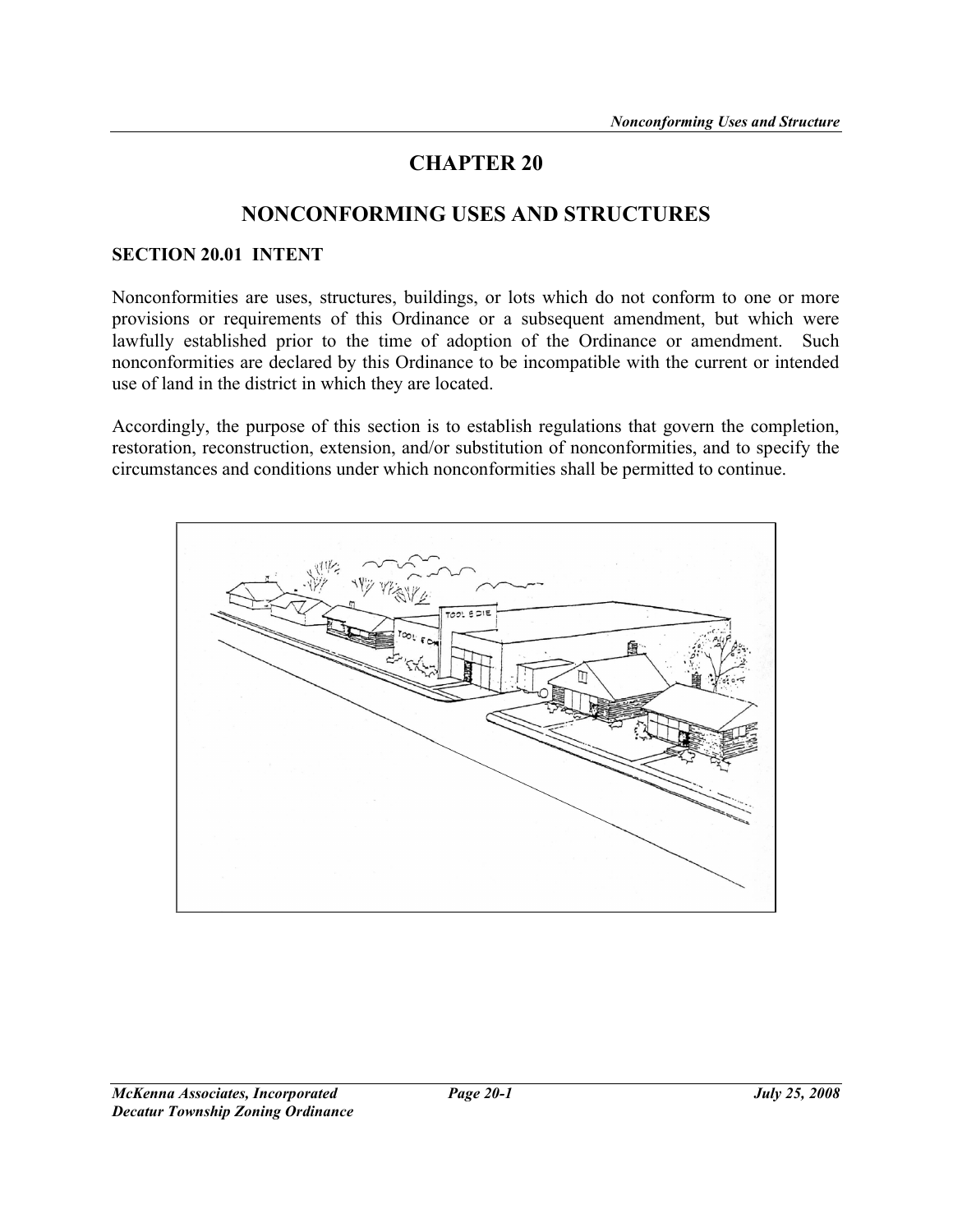# SECTION 20.02 NONCONFORMING USES OF LAND

A nonconforming use of land occurs when property is used for a purpose or in a manner made unlawful by the use regulations applicable to the district in which the property is located.

Where, on the effective date of this ordinance, or the effective date of an amendment of this Ordinance, a lawful use of land exists that is made no longer permissible under the terms of this Ordinance as enacted or amended such use may be continued, so long as it remains otherwise lawful, subject to the following provisions:

- A. Expansion of Use. No such nonconforming use shall be enlarged or increased, nor extended to occupy a greater area of land than was occupied at the effective date of adoption or amendment of this Ordinance.
- B. Moving. No such nonconforming use shall be moved in whole or in part to any other portion of the lot or parcel occupied by such use at the effective date of adoption or amendment of this Ordinance.
- C. Discontinuation of Use. If such nonconforming use of land ceases for any reason for a period of more than twelve consecutive (12) months, any subsequent use of such land shall conform to the regulations specified by this Ordinance for the district in which such land is located. In applying this Section to seasonal uses, the time during the off-season shall not be counted, provided that the off-season time for such uses is reported to the Township.
- D. **Damage by Fire of other Natural Disaster**. Any nonconforming use that is damaged by fire, flood, wind, or other natural means, may be restored, and the nonconforming use that existed prior to such damage may be continued and resumed. This shall be permitted provided that such restoration is started within 12 months after the time of such damage and is diligently pursued to completion. A one time extension of not more than one year may be granted upon review and approval of the Planning Commission. The granting of an extension will be based upon the applicant's capability to complete the project within a specified timeframe. Damaged structures with nonconforming uses that are not repaired within these time requirements shall be considered abandoned and shall lose their nonconforming status.

## SECTION 20.03 CONTINUANCE OF NONCONFORMING USE OR STRUCTURE

A nonconforming structure exists when the height, size, minimum floor area, or lot coverage of a structure or the relationship between an existing building and other buildings or lot lines does not conform to the regulations applicable to the district in which the property is located.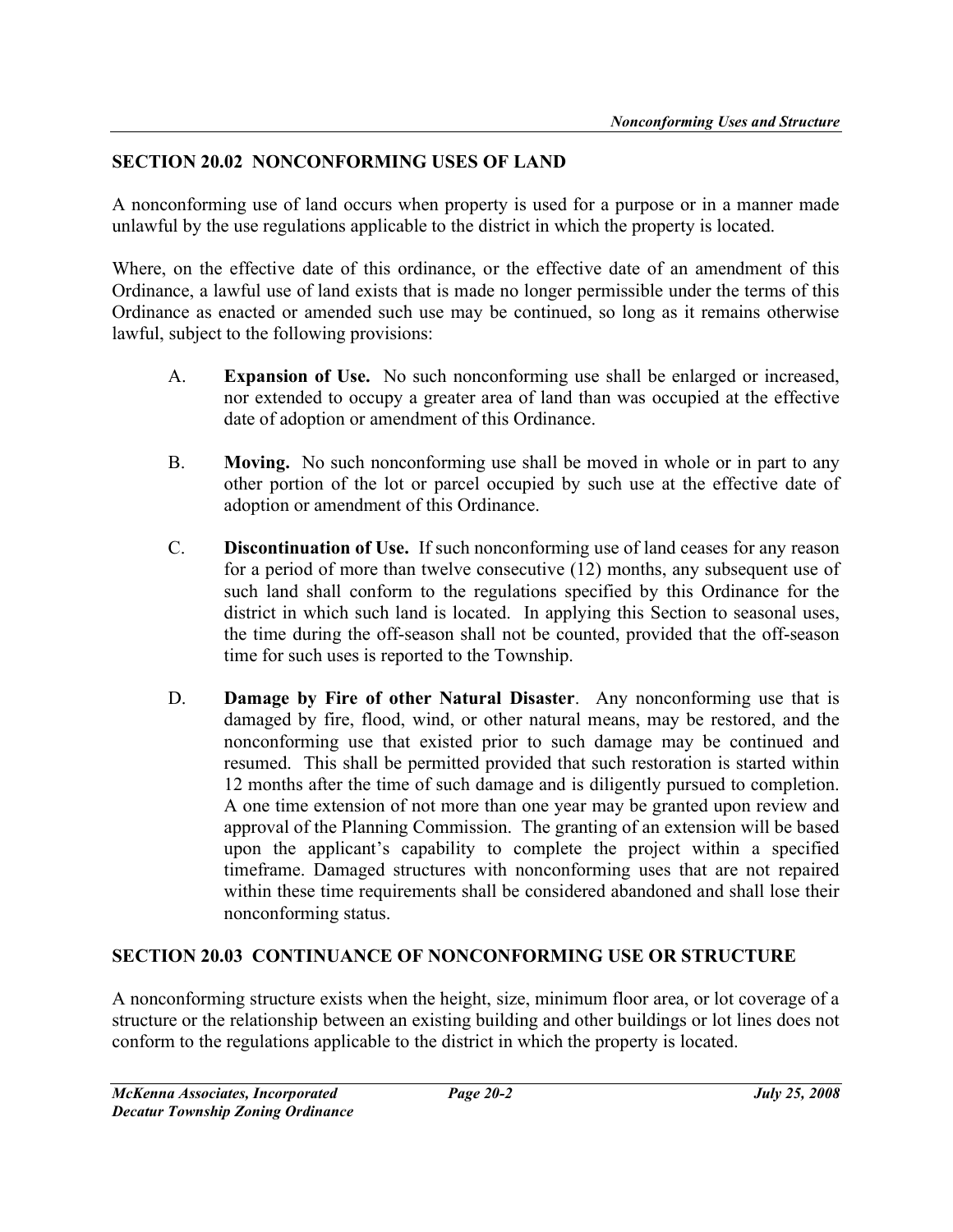Where a lawful structure exists at the effective date of adoption or amendment of this Ordinance that could not be built under the terms of this Ordinance, such structure may be continued so long as it remains otherwise lawful, subject to the following provisions:

- A. Expansion of Structure. Structures, or uses nonconforming by reason of height, yards, area, or parking provisions may be extended, altered or modernized provided that no additional encroachment of the height, yard, area or parking provisions are occasioned thereby.
- B. Moving. Should such structure be moved for any reason for any distance whatsoever, it shall thereafter conform to the regulations for the district in which it is relocated after it is moved.

# SECTION 20.04 ALTERATIONS, REPAIRS AND MAINTENANCE

- A. Protecting Public Safety. Repairs or maintenance deemed necessary by the Building Inspector to keep a nonconforming building structurally safe and sound are permitted. However, if a nonconforming structure or a structure containing a nonconforming use becomes physically unsafe and/or unlawful due to lack of maintenance and repairs and is declared as such by the Building Inspector, it shall not thereafter be restored, repaired, or rebuilt except in full conformity with the regulations in the district in which it is located.
- B. Damage by Fire or other Natural Disaster. Any nonconforming structure or building, but not a nonconforming use, that is damaged by fire, flood, wind or other natural means may be restored, and the conforming use or occupancy of such building or structure, or part thereof, which existed at the time of such destruction may be continued or resumed. This shall be permitted provided that the reconstruction of the nonconforming structure does not increase the nonconformity that previously existed and that such restoration is started within a period of one year after the time of such damage or event and is diligently prosecuted to completion. A one time extension of not more than one year may be granted upon review and approval of the Planning Commission. The granting of an extension will be based upon the applicant's capability to complete the project within the allowed time frame. Damaged structures or uses that are not repaired within these time conditions shall be considered abandoned and shall lose their nonconforming status.
- C. Enlargement & Extension Beyond Present Building Confines. No nonconforming use of land, except residential dwellings, shall hereafter be enlarged or extended beyond its present building confines. A nonconforming use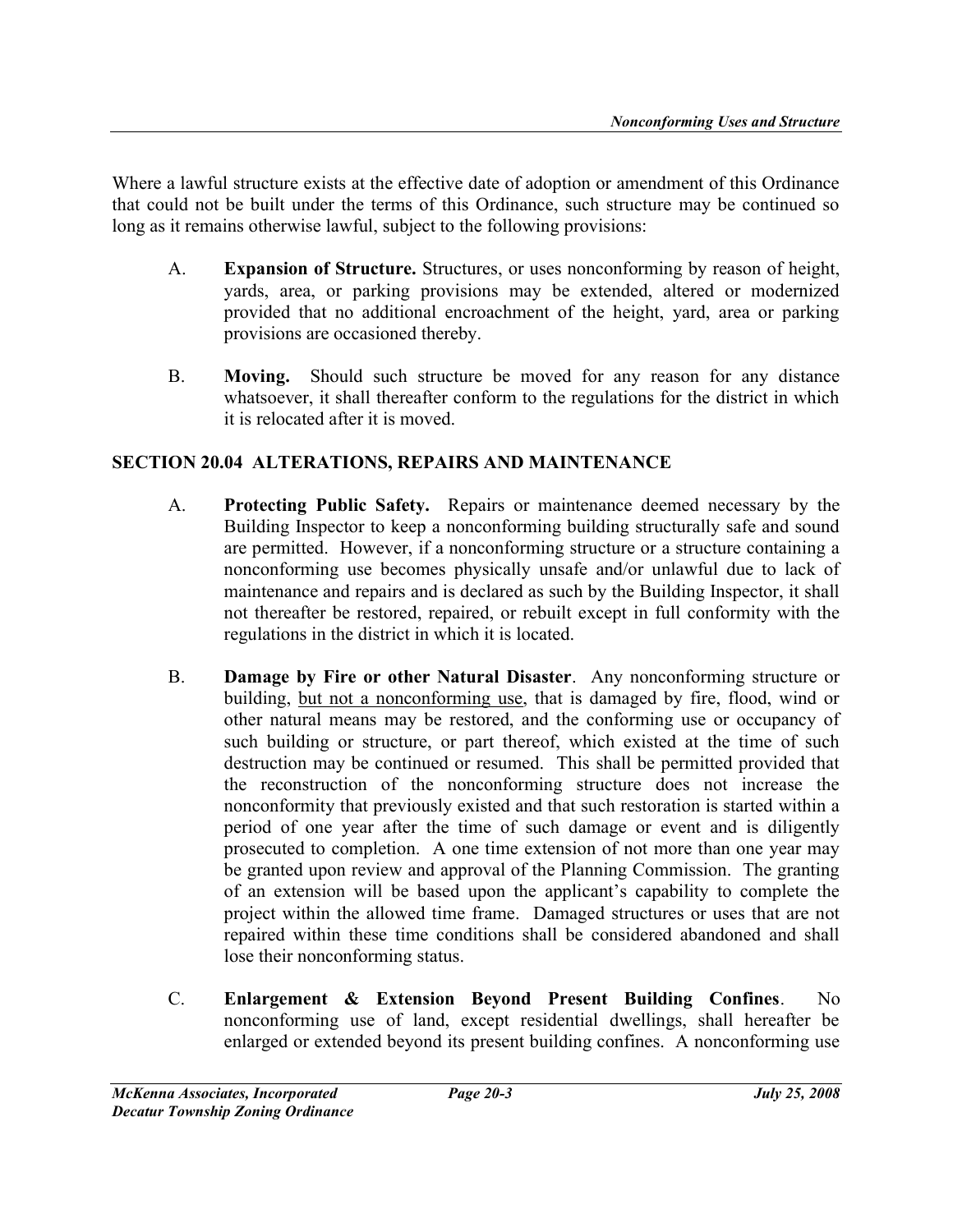of land may however, be expanded or extended within its present building confines. Furthermore, a residential nonconforming use may be expanded or extended up to twenty-five (25) percent of the ground floor area of the existing residence.

#### SECTION 20.05 TOWNSHIP REMOVAL OF NONCONFORMING USES AND STRUCTURES.

In order to accomplish the elimination of nonconforming uses and structures which constitute a nuisance or are detrimental to the public health, safety and welfare, the Township, pursuant to Section 208, Public Act 110 of 2006, as amended, may acquire by purchase, condemnation or otherwise, private property for the purpose of removal of the nonconformity.

## SECTION 20.06 CHANGE IN TENANCY OR OWNERSHIP

There may be a change of tenancy, ownership or management of any existing nonconforming uses of land, structures and premises provided there is no change in the nature or character of such nonconforming uses except in conformity with the provisions of this Ordinance.

#### SECTION 20.07 ENCUMBERING LAND REQUIRED TO SATISFY REGULATIONS

No portion of a lot necessary for compliance with the provisions of this Ordinance in regard to area, height, bulk, and placement regulations in connection with an existing or proposed building, structure, or use, shall through sale or otherwise again be used as a part of the lot required in connection with any other building or structure or use.

## SECTION 20.08 UNLAWFUL NONCONFORMITIES

No nonconformity shall be permitted to continue in existence if it was unlawful at the time it was established.

#### SECTION 20.09 RECORDING OF NONCONFORMING USES AND STRUCTURES

The Township shall be responsible for maintaining records of nonconforming uses and structures as accurate as is feasible, and for determining legal nonconforming uses and structures in existence on the effective date of this Ordinance. Failure on the part of a property owner to provide the Township with necessary information to determine legal nonconforming status may result in denial of required or requested permits.